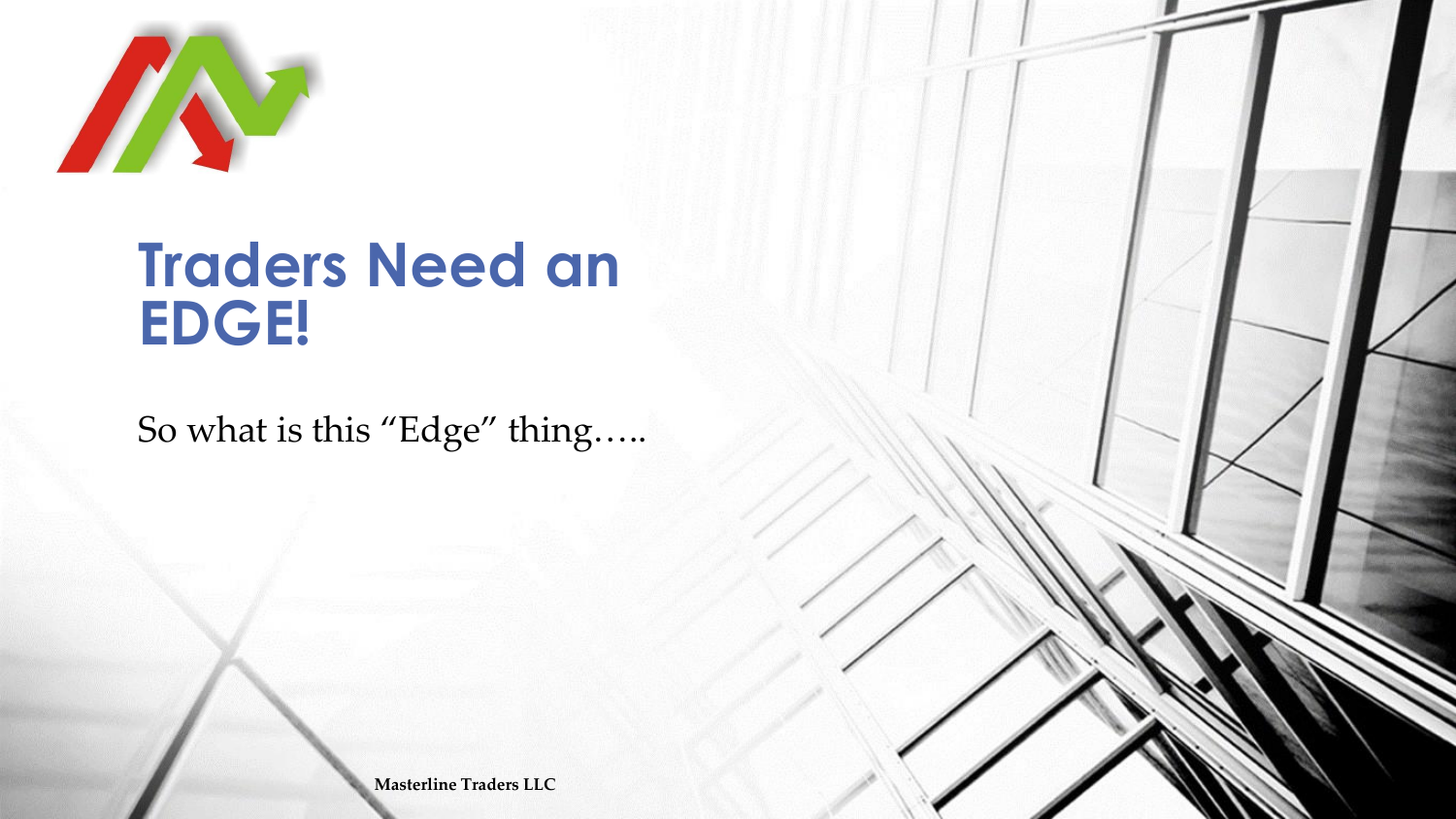### **So What is "EDGE"**

Trading gurus agree across the board that all traders need an "edge." Please note that from my experience I find that will be something different for every trader as each and every one of us is unique and also dynamic and ever changing as is the everything else in our world…technology…the market…etc.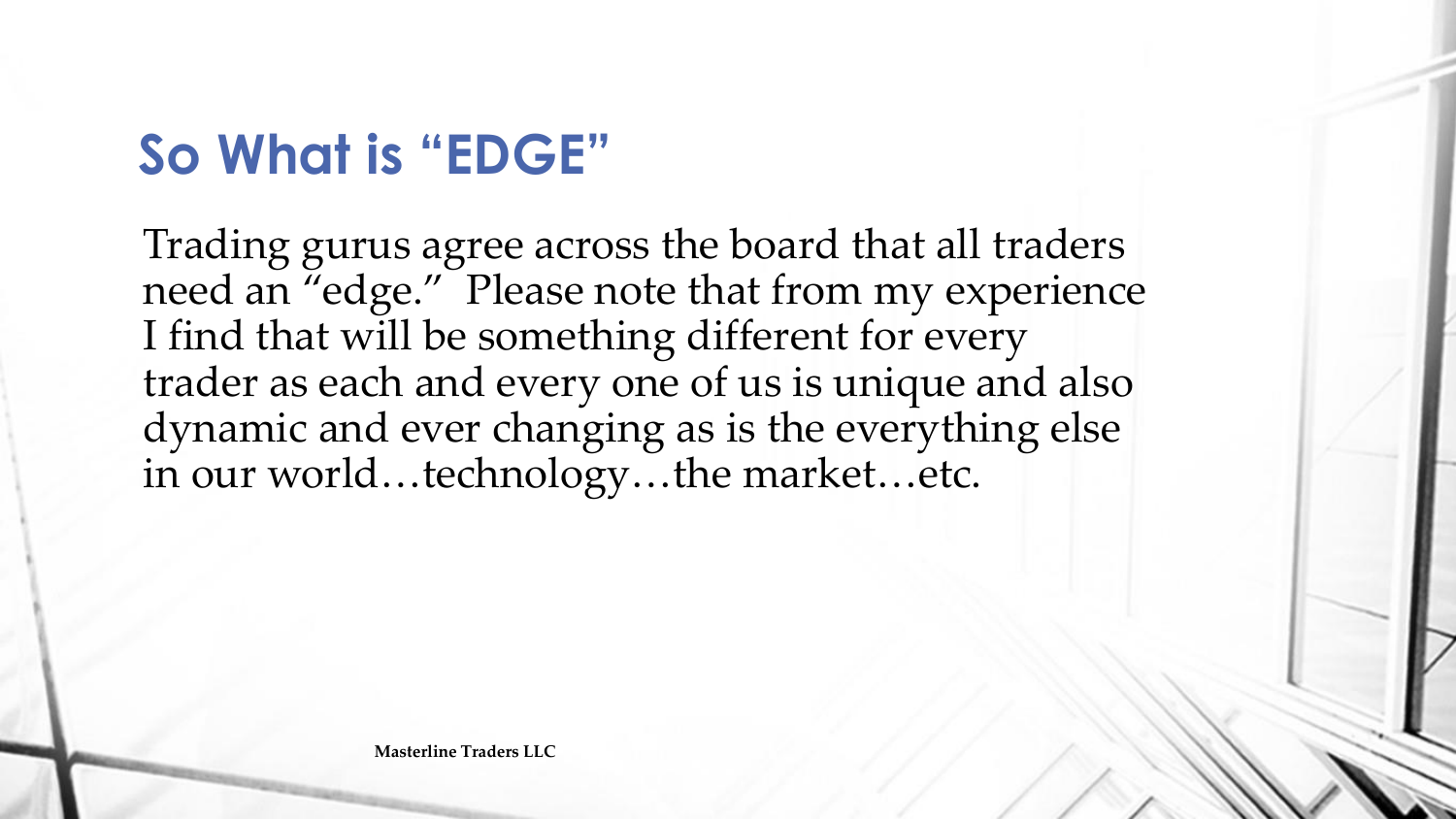## **First Edge**

#### Understand the **limitations of a retail trading**

**environment**. Your Hardware; Your Bandwidth; Your knowledge of how to optimize your OS for performance of your trading platform. These things ALL impact the outcome of your live trade entries AND exits.

Do you have ready access info to contact your broker and provide required information to manage an open trade that you have lost the ability to control.

Do you keep your OS current, understand how to check bandwidth and ping response to data servers. Do you turn off AntiVirus and other software that filters and thus slows down packets. Are you trading using an Ethernet connection or are you using slower, less reliable wireless?

**Masterline Traders LLC**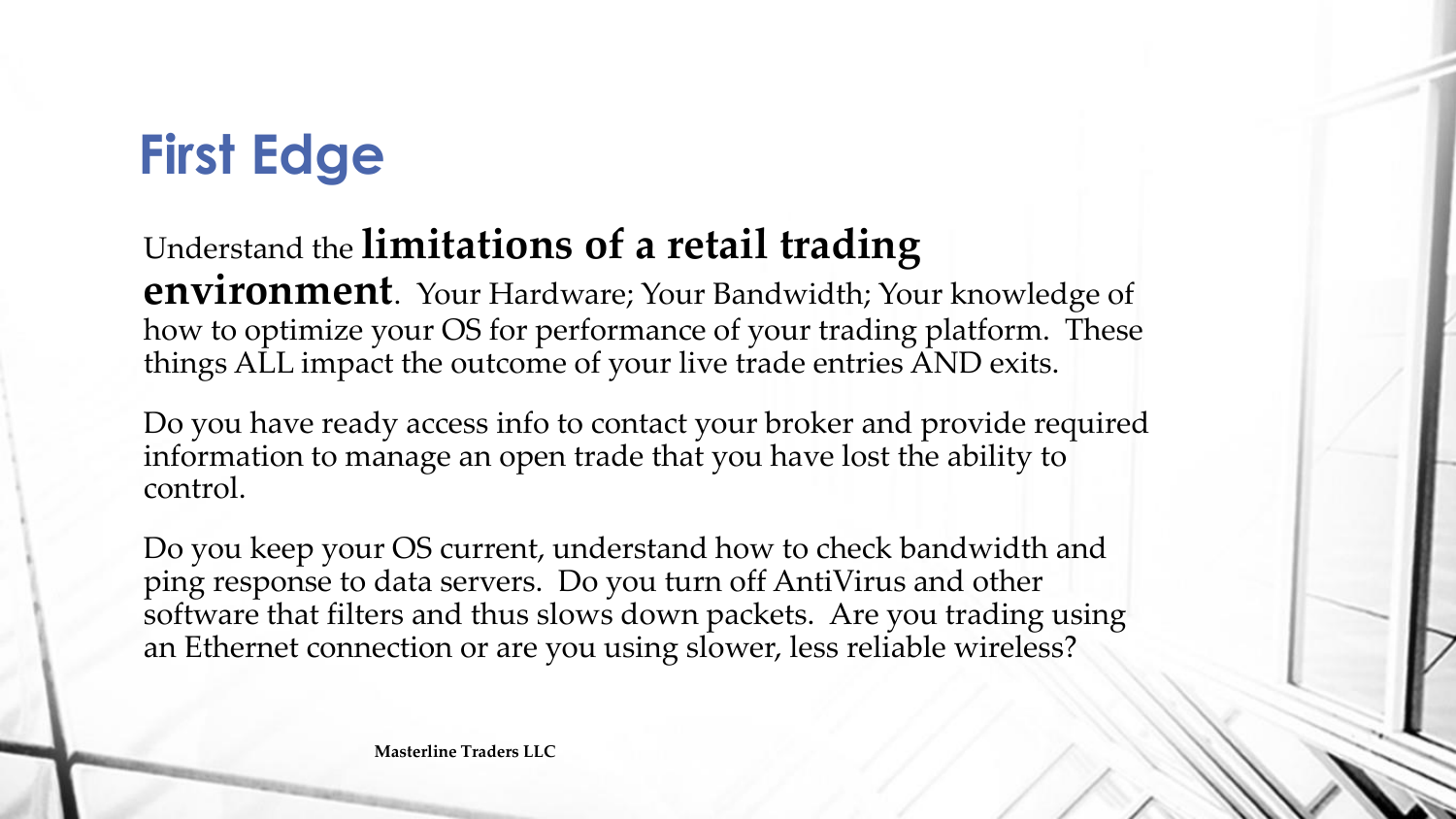## **Second Edge**

Understand the importance of focusing on one instrument. Know when it trades best. Know what news events impact price action. Know how many ticks it typically moves in one direction before moving back to where it started. In short, be aware of the "personality" of the instrument you trade.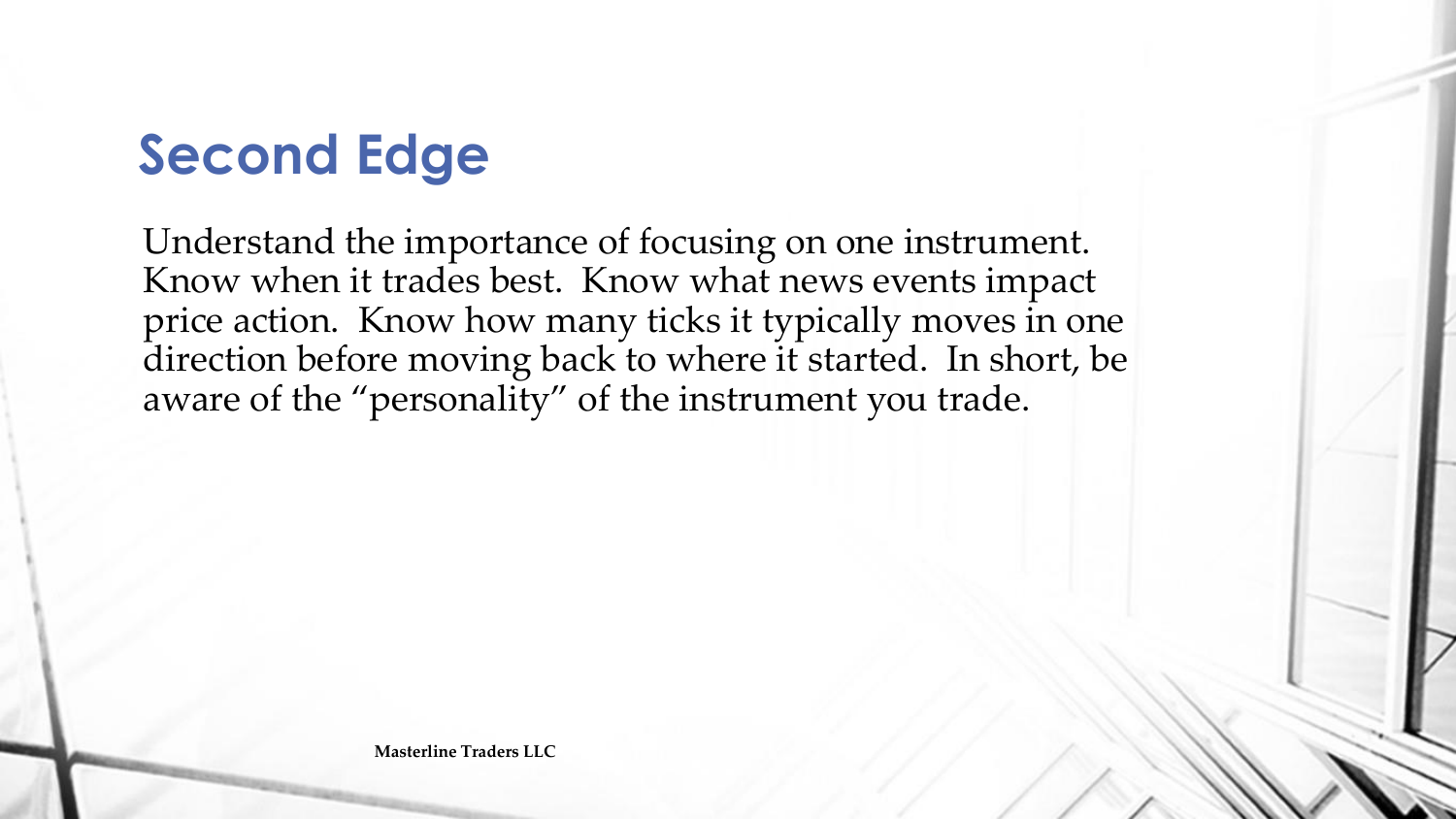## **Third Edge**

Know with clarity the amount of \$\$ absolutely required to trade your instrument safely. Know that if you let a trade travel against you more than a certain number of ticks your account will get closed for a margin call. Ego will typically not override that knowledge. Handcuff yourself by keeping only enough money in your trading account to trade one or two contracts. By taking these steps, in the event of a catastrophic event, your loss will be the amount you have determined ahead of time is **NOT CATASTROPHIC**.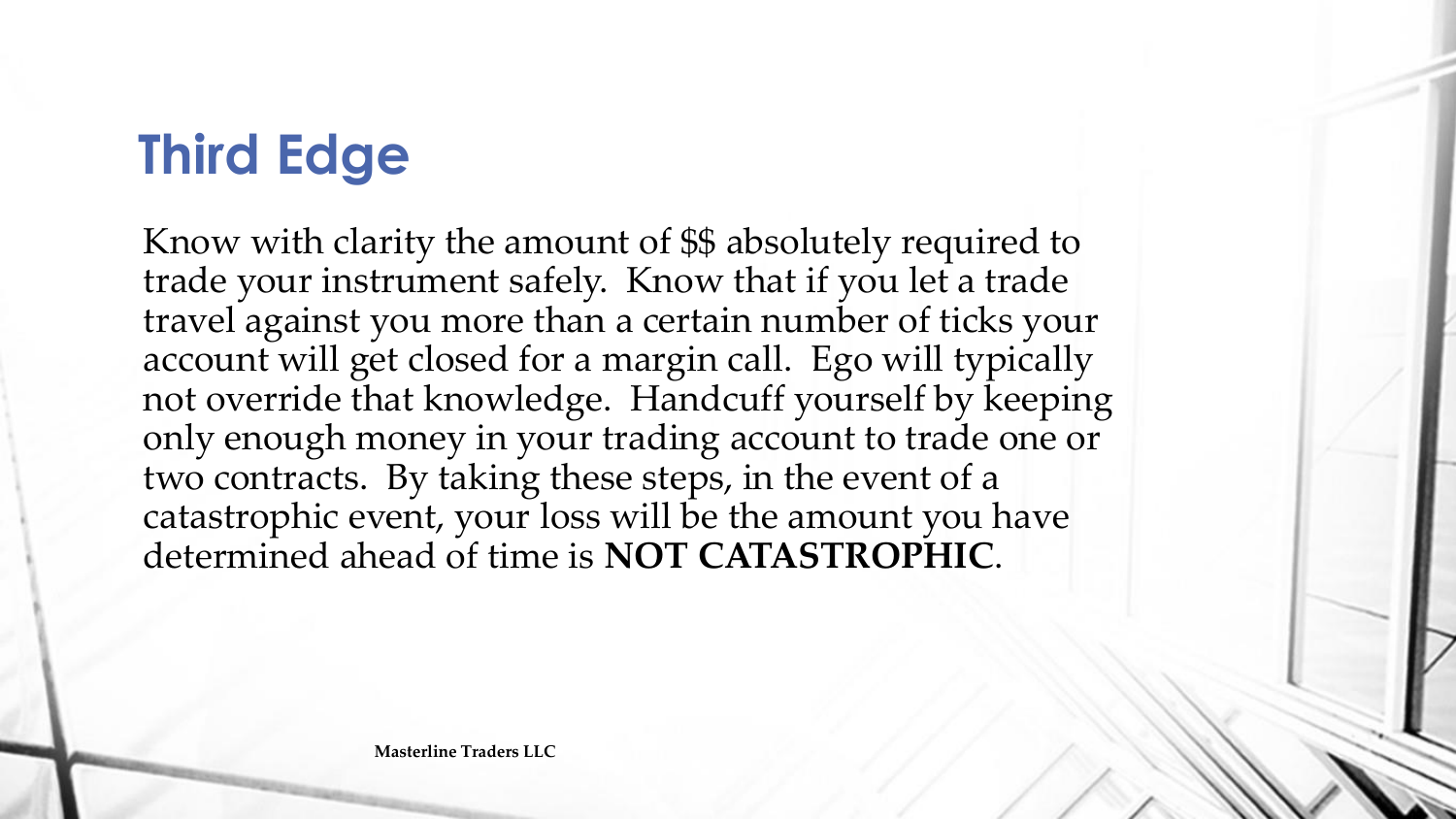# **Fourth Edge**

Understand that conscious awareness of your state of health, level of focus and clarity, etc. must represent an on/off switch for your daily decision to trade live or stay in SIM. If you are not feeling clear, focused, positive, awake, grounded, okay…..**DO NOT TRADE LIVE!**